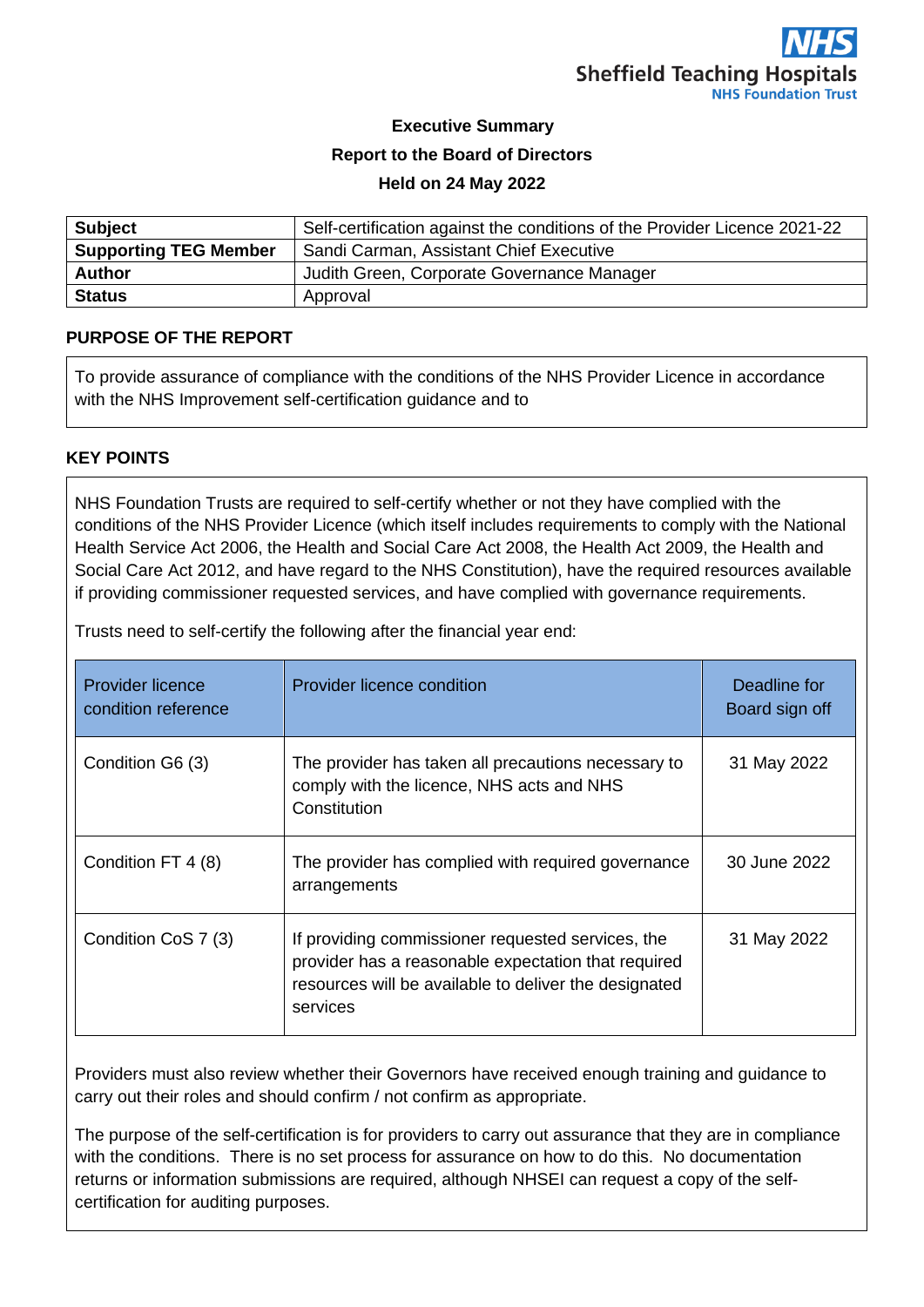For 2021/22 Statutory reporting deadlines in respect of year-end reports / statements used as evidence for assurance have been extended past the deadline for this self-certification process. The selfcertification for 2021/22 draws on the content of a several draft documents which are being completed in readiness for the submission to the Audit Committee on 13 June 2022 for approval at the Board of Directors on 13 June 2022. Drafting work is at a stage to allow conclusions to be drawn. As there is no reason to believe that these will materially change, the following documents have been used within this self-certification.

- Draft Annual Reports and Accounts 2021/22
- Draft Annual Governance Statement 2021/22
- Interim Head of Internal Audit Opinion Statement 2021/22

In consultation with the Membership Manager the Lead Governor has reviewed the section relating to provision of Governor training and guidance and supports the submission as attached on behalf of the Governors.

The self-certification for the Trust for 2021/2022 is attached to this paper.

The self-certification specifically supports the statement made within the Annual Governance Statement in respect of disclosing compliance and validity of condition FT(4) of the Provider Licence (Corporate Governance Statement).

### **IMPLICATIONS**

| AIM OF THE STHFT CORPORATE STRATEGY |                                                    | <b>TICK AS APPROPRIATE</b> |
|-------------------------------------|----------------------------------------------------|----------------------------|
|                                     | Deliver the Best Clinical Outcomes                 |                            |
| $\mathcal{D}$                       | <b>Provide Patient Centred Services</b>            |                            |
| 3                                   | <b>Employ Caring and Cared for Staff</b>           |                            |
| 4                                   | Spend Public Money Wisely                          |                            |
| 5                                   | Deliver Excellent Research, Education & Innovation |                            |
| 6                                   | Create a Sustainable Organisation                  |                            |

# **RECOMMENDATIONS**

The Board of Directors is asked to:

- **APPROVE** the content of the self-certification (attached at Appendix A and Appendix B) for signature by the Trust Chair.
- **NOTE** that the final approved version of the self-certification must be published on the Trust website within a month following the Board of Directors sign-off.

#### **APPROVAL PROCESS**

| <b>Meeting</b>            | <b>Date</b> | <b>Approved Y/N</b> |
|---------------------------|-------------|---------------------|
| <b>TEG</b>                | 18 May 2022 |                     |
| <b>Board of Directors</b> | 24 May 2022 |                     |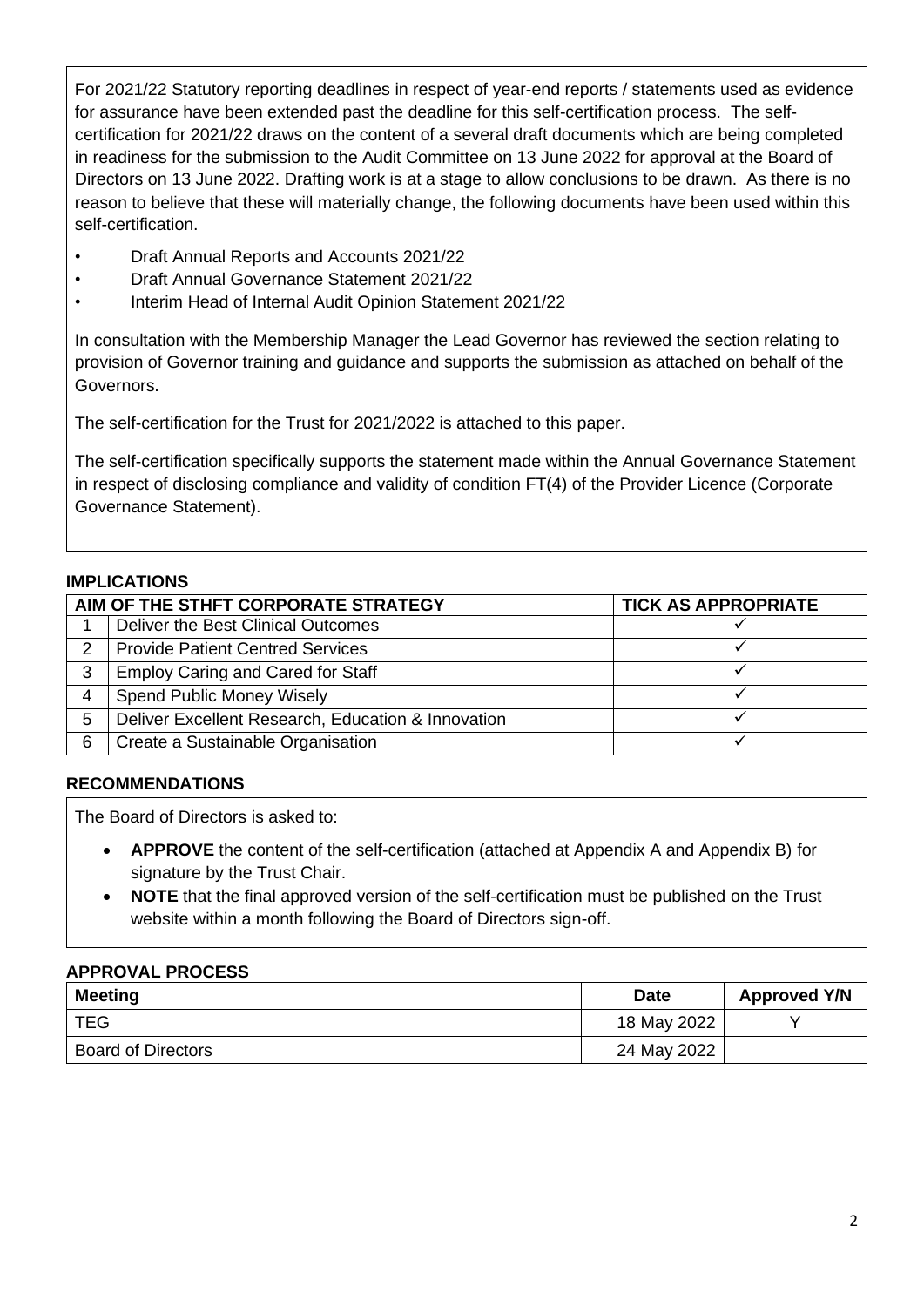# **Self-certification against Provider Licence Conditions 2021-22**



# **Condition G6(3): Systems for compliance with licence conditions and related obligations**

| <b>Details of</b><br><b>Condition</b> | 1. The Licensee shall take all reasonable precautions against the risk of failure to comply with:<br>a) the Conditions of this Licence,                                                                                                                                                                                                                                                                                                                                                                        |  |
|---------------------------------------|----------------------------------------------------------------------------------------------------------------------------------------------------------------------------------------------------------------------------------------------------------------------------------------------------------------------------------------------------------------------------------------------------------------------------------------------------------------------------------------------------------------|--|
|                                       | any requirements imposed on it under the NHS Acts, and<br>b)                                                                                                                                                                                                                                                                                                                                                                                                                                                   |  |
|                                       | c) the requirement to have regard to the NHS Constitution in providing health care services for the purposes of the NHS.<br>2. Without prejudice to the generality of paragraph 1, the steps that the Licensee must take pursuant to that paragraph shall include:<br>a) the establishment and implementation of processes and systems to identify risks and guard against their occurrence; and<br>b) regular review of whether those processes and systems have been implemented and of their effectiveness. |  |
|                                       | Not later than two months from the end of each Financial Year, the Licensee shall prepare and submit to Monitor a certificate to the<br>effect that, following a review for the purpose of paragraph 2(b) the Directors of the Licensee are or are not satisfied, as the case may<br>be that, in the Financial Year most recently ended, the Licensee took all such precautions as were necessary in order to comply with this<br>Condition.                                                                   |  |
| This means                            | This means a provider is required to have in place effective systems and processes to ensure compliance, identify risks to compliance<br>and take reasonable mitigating actions to prevent those risks and a failure to comply from occurring.                                                                                                                                                                                                                                                                 |  |
| <b>Assurance</b>                      | • Well-embedded governance infrastructure and arrangements                                                                                                                                                                                                                                                                                                                                                                                                                                                     |  |
|                                       | <b>Board and Board Committee Structure</b><br>$\bullet$                                                                                                                                                                                                                                                                                                                                                                                                                                                        |  |
|                                       | Trust Executive Group (TEG), Management Board / Clinical Management Board<br>$\bullet$                                                                                                                                                                                                                                                                                                                                                                                                                         |  |
|                                       | Trust's Framework for Risk Management including Safety and Risk Committee                                                                                                                                                                                                                                                                                                                                                                                                                                      |  |
| <b>Evidence</b>                       | Draft Annual Report and Accounts 2021/22 including Annual Governance Statement and Accountability Section setting out<br>governance arrangements                                                                                                                                                                                                                                                                                                                                                               |  |
|                                       | Integrated Risk and Assurance Report (IRAR) and Risk Register<br>$\bullet$                                                                                                                                                                                                                                                                                                                                                                                                                                     |  |
|                                       | Interim Head of Internal Audit Opinion Statement 2021/22<br>$\bullet$                                                                                                                                                                                                                                                                                                                                                                                                                                          |  |
| Self-<br>certification                | Following a review for the purpose of paragraph 2(b) of licence condition G6, the Directors of the Licensee are satisfied, as the case<br>may be that, in the Financial Year most recently ended, the Licensee took all such precautions as were necessary in order to comply<br>with the conditions of the licence, any requirements imposed on it under the NHS Acts, and have had regard to the NHS Constitution.<br><b>CONFIRMED</b>                                                                       |  |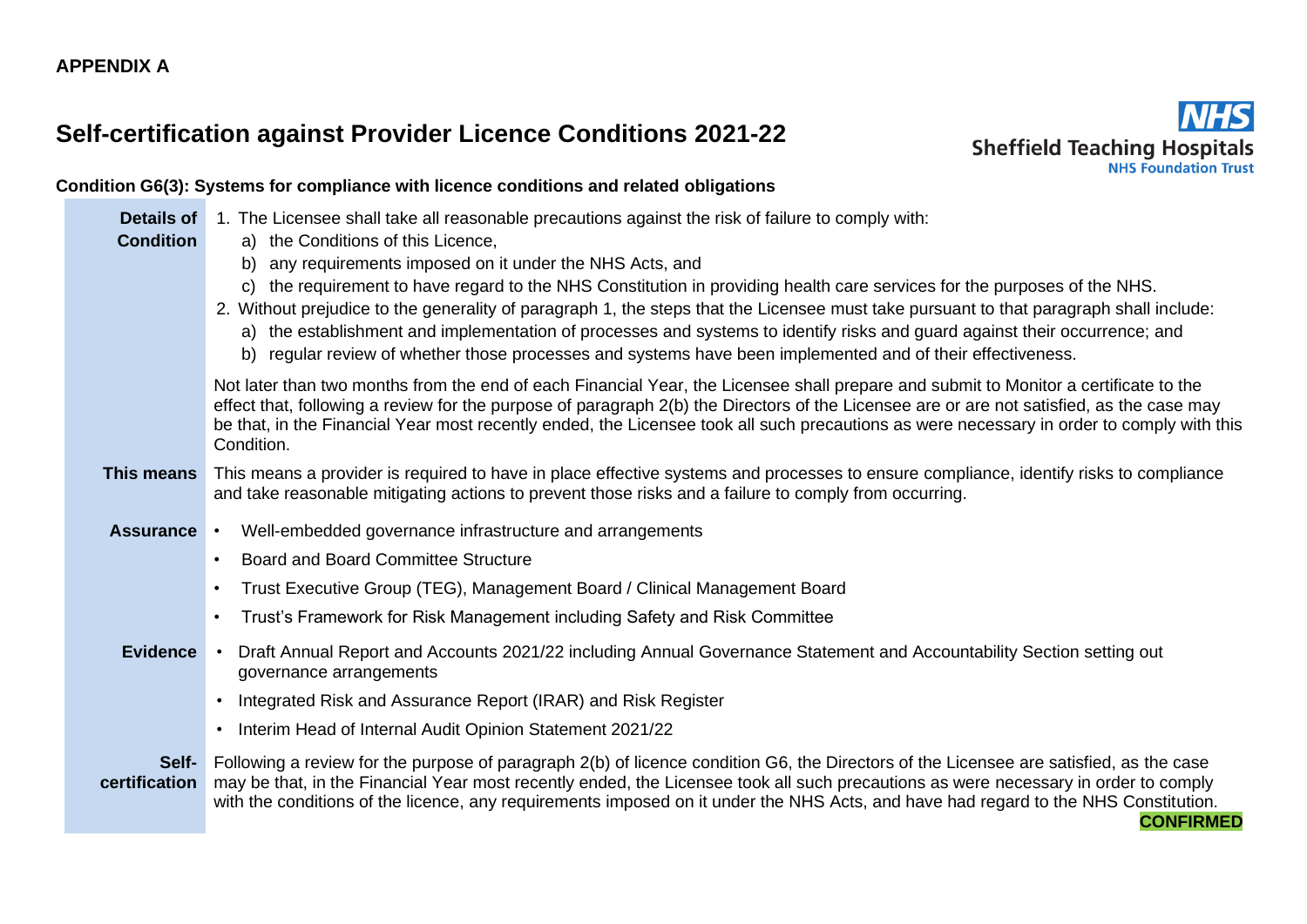#### **Condition FT4(8): NHS foundation trust governance arrangements**

**Condition**

**Details of**  1. The Licensee shall apply those principles, systems and standards of good corporate governance which reasonably would be regarded as appropriate for a supplier of health care services to the NHS.

2. Without prejudice to the generality of paragraph 1 and to the generality of General Condition 5, the Licensee shall:

(a) have regard to such guidance on good corporate governance as may be issued by Monitor from time to time; and (b) comply with the following paragraphs of this Condition.

**CONFIRMED**

**CONFIRMED**

- 3. The Licensee shall establish and implement:
	- (a) effective board and committee structures;
	- (b) clear responsibilities for its Board, for committees reporting to the Board and for staff reporting to the Board and those committees; and
	- (c) clear reporting lines and accountabilities throughout its organisation.



- 4. The Licensee shall establish and effectively implement systems and/or processes:
	- (a) to ensure compliance with the Licensee's duty to operate efficiently, economically and effectively\*;
	- (b) for timely and effective scrutiny and oversight by the Board of the Licensee's operations;
	- (c) to ensure compliance with health care standards binding on the Licensee including but not restricted to standards specified by the Secretary of State, the CQC, the NHS Commissioning Board and statutory regulators of health care professions\*;
	- (d) for effective financial decision-making, management and control (including but not restricted to appropriate systems and/or processes to ensure the Licensee's ability to continue as a going concern);
	- (e) to obtain and disseminate accurate, comprehensive, timely and up to date information for Board and Committee decision-making;
	- (f) to identify and manage (including but not restricted to manage through forward plans) material risks to compliance with the Conditions of its Licence;
	- (g) to generate and monitor delivery of business plans (including any changes to such plans) and to receive internal and where appropriate external assurance on such plans and their delivery; and
	- (h) to ensure compliance with all applicable legal requirements.

#### **CONFIRMED**

*\* refer to appendix B for statements referencing mitigations in place for risks identified by regulatory inspection work during 2021/22*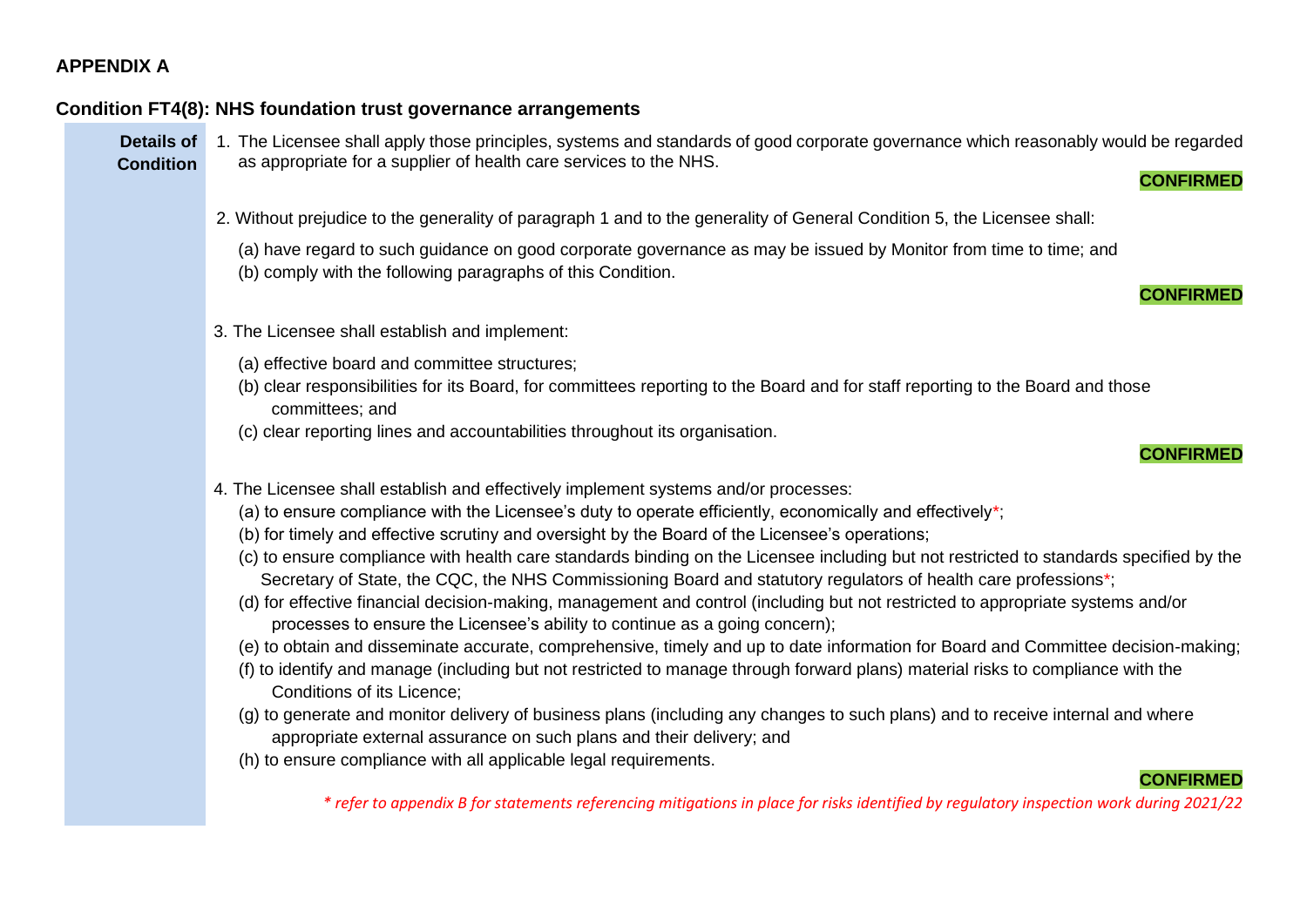|                  | 5. The systems and/or processes referred to in paragraph 5 should include but not be restricted to systems and/or processes to ensure:<br>(a) that there is sufficient capability at Board level to provide effective organisational leadership on the quality of care provided;<br>(b) that the Board's planning and decision-making processes take timely and appropriate account of quality of care considerations;<br>(c) the collection of accurate, comprehensive, timely and up to date information on quality of care;<br>(d) that the Board receives and takes into account accurate, comprehensive, timely and up to date information on quality of care;<br>(e) that the Licensee including its Board actively engages on quality of care with patients, staff and other relevant stakeholders and<br>takes into account as appropriate views and information from these sources; and<br>(f) that there is clear accountability for quality of care throughout the Licensee's organisation including but not restricted to systems<br>and/or processes for escalating and resolving quality issues including escalating them to the Board where appropriate.<br><b>CONFIRMED</b> |
|------------------|---------------------------------------------------------------------------------------------------------------------------------------------------------------------------------------------------------------------------------------------------------------------------------------------------------------------------------------------------------------------------------------------------------------------------------------------------------------------------------------------------------------------------------------------------------------------------------------------------------------------------------------------------------------------------------------------------------------------------------------------------------------------------------------------------------------------------------------------------------------------------------------------------------------------------------------------------------------------------------------------------------------------------------------------------------------------------------------------------------------------------------------------------------------------------------------------|
|                  | 6. The Licensee shall ensure the existence and effective operation of systems to ensure that it has in place personnel on the Board,<br>reporting to the Board and within the rest of the Licensee's organisation* who are sufficient in number and appropriately qualified to<br>ensure compliance with the Conditions of this Licence. 5                                                                                                                                                                                                                                                                                                                                                                                                                                                                                                                                                                                                                                                                                                                                                                                                                                                  |
|                  | <b>CONFIRMED</b><br>* refer to appendix B for statement referencing mitigations in place for identified risk managed in-year                                                                                                                                                                                                                                                                                                                                                                                                                                                                                                                                                                                                                                                                                                                                                                                                                                                                                                                                                                                                                                                                |
|                  | 7. The Licensee shall submit to Monitor within three months of the end of each financial year:                                                                                                                                                                                                                                                                                                                                                                                                                                                                                                                                                                                                                                                                                                                                                                                                                                                                                                                                                                                                                                                                                              |
|                  |                                                                                                                                                                                                                                                                                                                                                                                                                                                                                                                                                                                                                                                                                                                                                                                                                                                                                                                                                                                                                                                                                                                                                                                             |
|                  | (a) a corporate governance statement by and on behalf of its Board confirming compliance with this Condition as at the date of the<br>statement and anticipated compliance with this Condition for the next financial year, specifying any risks to compliance with this<br>Condition in the next financial year and any actions it proposes to take to manage such risks.                                                                                                                                                                                                                                                                                                                                                                                                                                                                                                                                                                                                                                                                                                                                                                                                                  |
|                  | <b>CONFIRMED</b>                                                                                                                                                                                                                                                                                                                                                                                                                                                                                                                                                                                                                                                                                                                                                                                                                                                                                                                                                                                                                                                                                                                                                                            |
| This means       | This means that Providers should review whether their governance systems meet the standards and objectives in the condition. There is<br>not a standard / set model but any compliant approach would involve effective Board and Committee structures, reporting lines, and<br>performance and risk management systems.                                                                                                                                                                                                                                                                                                                                                                                                                                                                                                                                                                                                                                                                                                                                                                                                                                                                     |
| <b>Assurance</b> | Well-embedded governance infrastructure and arrangements<br><b>Board and Board Committee Structure</b><br>$\bullet$<br>Board Governance Business Continuity Arrangements during successive waves of the Covid-19 Pandemic<br>$\bullet$<br>Trust Executive Group, Management Board / Clinical Management Board<br>$\bullet$<br>Risk Reporting, Escalation and Assurance arrangements<br>$\bullet$<br><b>Business Planning Processes</b><br>$\bullet$<br>Robust Performance Management Framework<br>$\bullet$                                                                                                                                                                                                                                                                                                                                                                                                                                                                                                                                                                                                                                                                                 |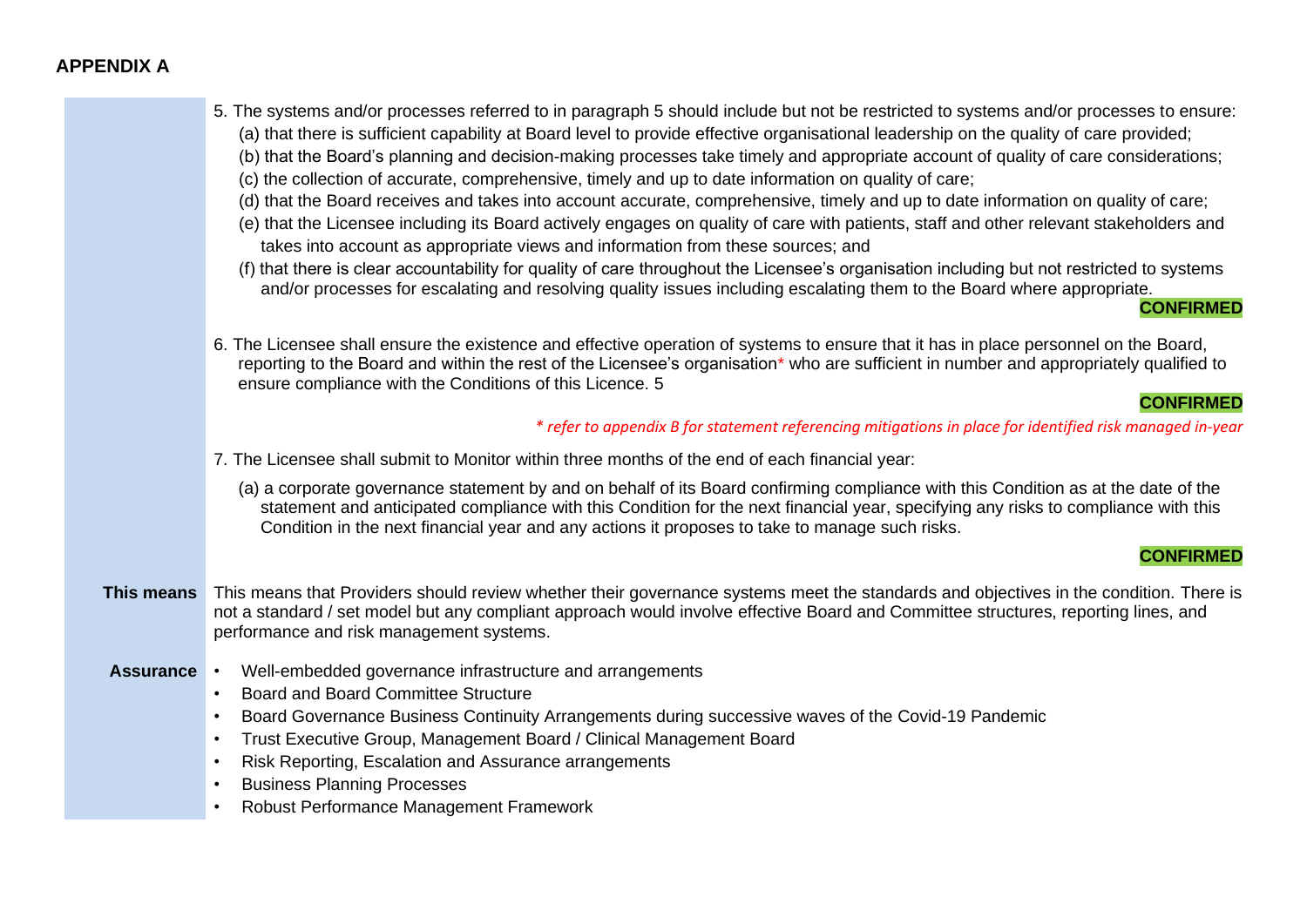• Incident Management processes and procedures including Command and Control arrangements established in response to the Covid-19 pandemic Patient Experience Committee

- Raising concerns process
- Duty of Candour process
- Appraisal process for Board of Director members
- Standards for Business Conduct arrangements overseen by Audit Committee
- **Evidence** Annual Board Statements
	- Draft Annual Reports and Accounts 2021-22 including Annual Governance Statement and Accountability Section
	- Interim Head of Internal Audit Opinion Statement 2021/22
	- Trust Constitution including Standing Orders, Standing Financial Instructions and Scheme of Reservation and Delegation
	- Terms of Reference for Board Committees and Annual Reports
	- Effectiveness Survey for the Board of Directors (Autumn 2021)
	- Management Arrangements
	- Quality Governance Arrangements and Framework for Delivery
	- Framework for Risk Management
	- Integrated Performance Report
	- Quality and Safety Integrated Performance Report
	- Integrated Risk and Assurance Report / Risk Register
	- Fit and Proper Persons requirement processes 2021-22
	- Declarations of Interest Register (Declare) and May 2022 compliance data
	- Appraisal process for Executive Directors and Non-Executive Directors
	- Freedom to Speak Up reporting to Board
	- Safer Nursing Care Tool and Care Hours Per Patient Day
	- Data Security and Performance Toolkit submission 2022
	- Robust Responsible Officer arrangements for Medical Staff
	- Mandatory and Statutory training compliance reporting to Board
	- Governor Forum and Governor Briefings
	- Command and Control Arrangements
	- Board Governance Business Continuity Plans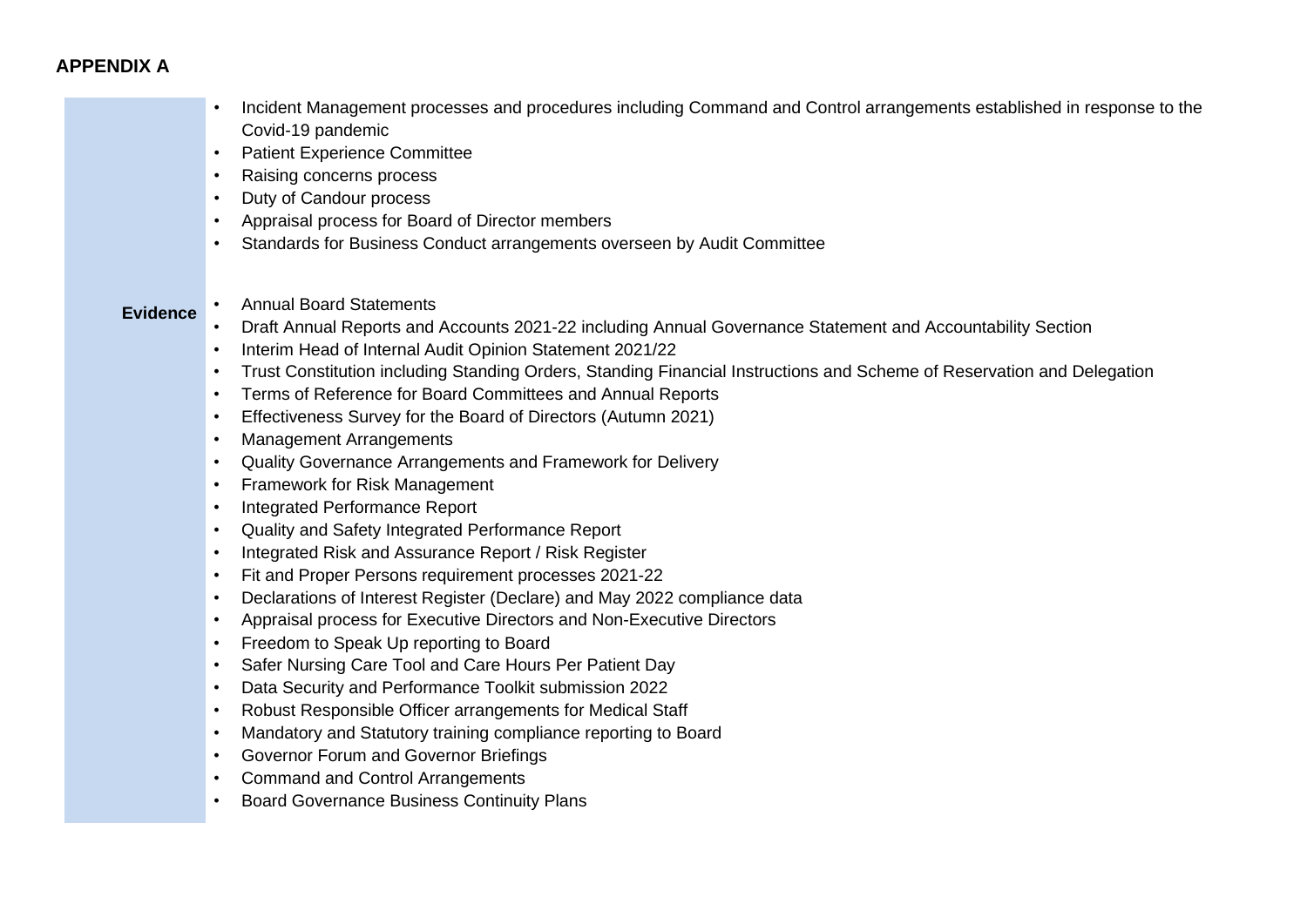**Risks and Mitigation** 

**Actions** statements made above can be confirmed in the attached appendix (Appendix B) The Board's assurance framework articulates the risks to the delivery of the Trust's strategic aims. Risks that align to self-certification

## **Condition CoS7(3): Availability of Resources**

| <b>Details of</b><br><b>Condition</b> | 1. The Licensee shall at all times act in a manner calculated to secure that it has, or has access to, the Required Resources.                                                                                                                                                                                                                                                                                                                                                                                                                                                            |
|---------------------------------------|-------------------------------------------------------------------------------------------------------------------------------------------------------------------------------------------------------------------------------------------------------------------------------------------------------------------------------------------------------------------------------------------------------------------------------------------------------------------------------------------------------------------------------------------------------------------------------------------|
|                                       | 2. The Licensee shall not enter into any agreement or undertake any activity which creates a material risk that the Required Resources<br>will not be available to the Licensee.                                                                                                                                                                                                                                                                                                                                                                                                          |
|                                       | 3. The Licensee, not later than two months from the end of each Financial Year, shall submit to NHS Improvement a certificate as to the<br>availability of the Required Resources for the period of 12 months commencing on the date of the certificate, in one of the following<br>forms:                                                                                                                                                                                                                                                                                                |
|                                       | (a) "After making enquiries the Directors of the Licensee have a reasonable expectation that the Licensee will have the Required<br>Resources available to it after taking account distributions which might reasonably be expected to be declared or paid for the period of<br>12 months referred to in this certificate."                                                                                                                                                                                                                                                               |
|                                       | (b) "After making enquiries the Directors of the Licensee have a reasonable expectation, subject to what is explained below, that the<br>Licensee will have the Required Resources available to it after taking into account in particular (but without limitation) any distribution<br>which might reasonably be expected to be declared or paid for the period of 12 months referred to in this certificate. However, they<br>would like to draw attention to the following factors which may cast doubt on the ability of the Licensee to provide Commissioner<br>Requested Services". |
|                                       | (c) "In the opinion of the Directors of the Licensee, the Licensee will not have the Required Resources available to it for the period of 12<br>months referred to in this certificate".                                                                                                                                                                                                                                                                                                                                                                                                  |
| <b>This means</b>                     | This means that providers designated as providing Commissioner Requested Services will have the required resources to continue to<br>provide those services for example management, financial, facilities and resources. Commissioner Requested Services are services<br>that:                                                                                                                                                                                                                                                                                                            |
|                                       | Services that should continue to be provided locally even if a provider is at risk of failing financially<br>$\bullet$                                                                                                                                                                                                                                                                                                                                                                                                                                                                    |
|                                       | There is no alternative provider close enough<br>$\bullet$<br>Removing them would increase health inequalities                                                                                                                                                                                                                                                                                                                                                                                                                                                                            |
|                                       | Removing them would make other related services unviable                                                                                                                                                                                                                                                                                                                                                                                                                                                                                                                                  |
|                                       |                                                                                                                                                                                                                                                                                                                                                                                                                                                                                                                                                                                           |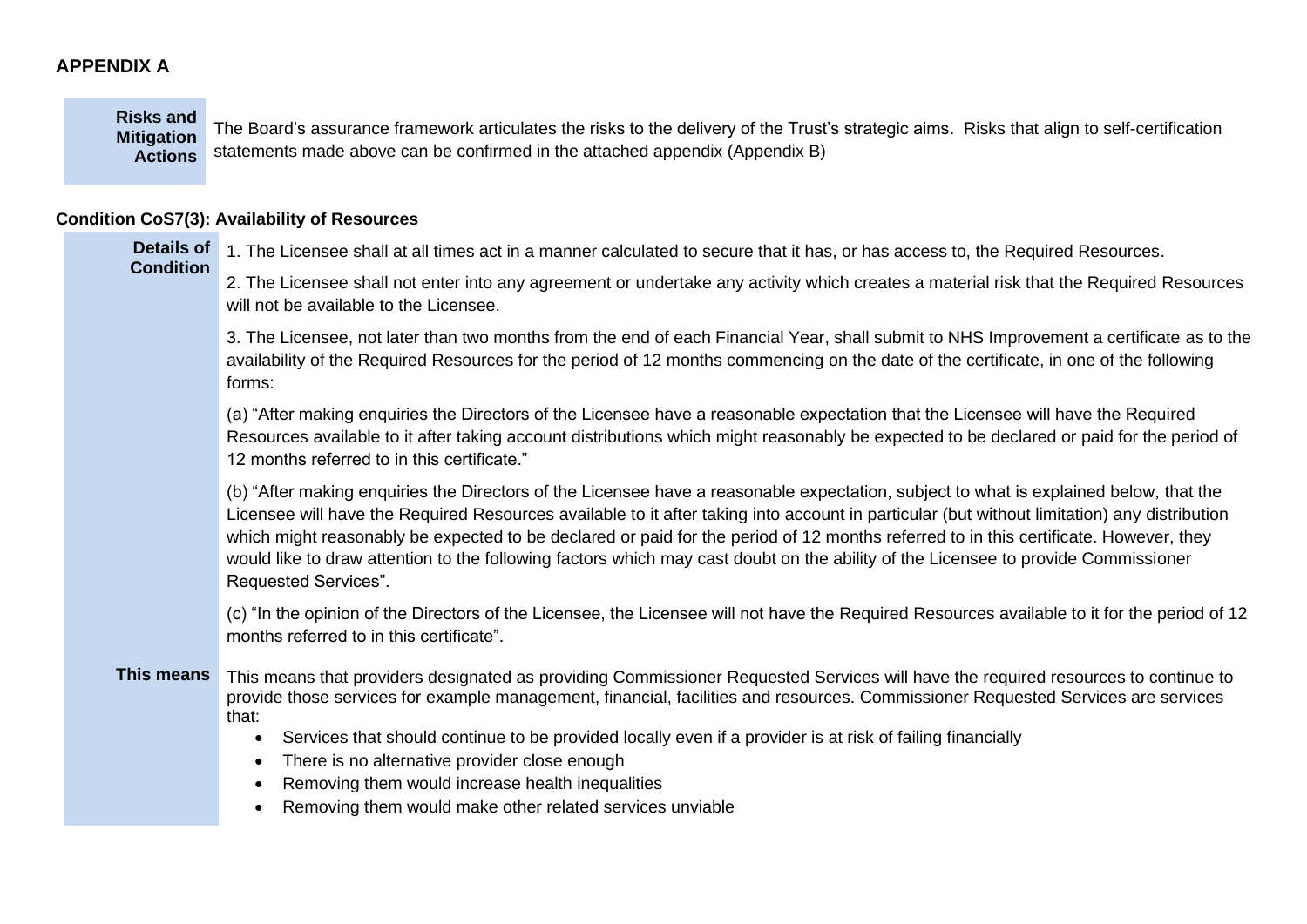# **Assurance** • Board of Directors

- Audit, Finance and Performance and Human Resources and Organisational Development Committees
- Trust Executive Group
- **Evidence** Going Concern assessment process
	- Trust patient services contract(s)
	- Financial Reports and updates
	- Financial Plan 2022/23
	- Capital Programme 2022/23

#### **Self-certification**

After making enquiries the Directors of the Licensee have a reasonable expectation that the Licensee will have the Required Resources available to it after taking account distributions which might reasonably be expected to be declared or paid for the period of 12 months referred to in this certificate.

**CONFIRMED**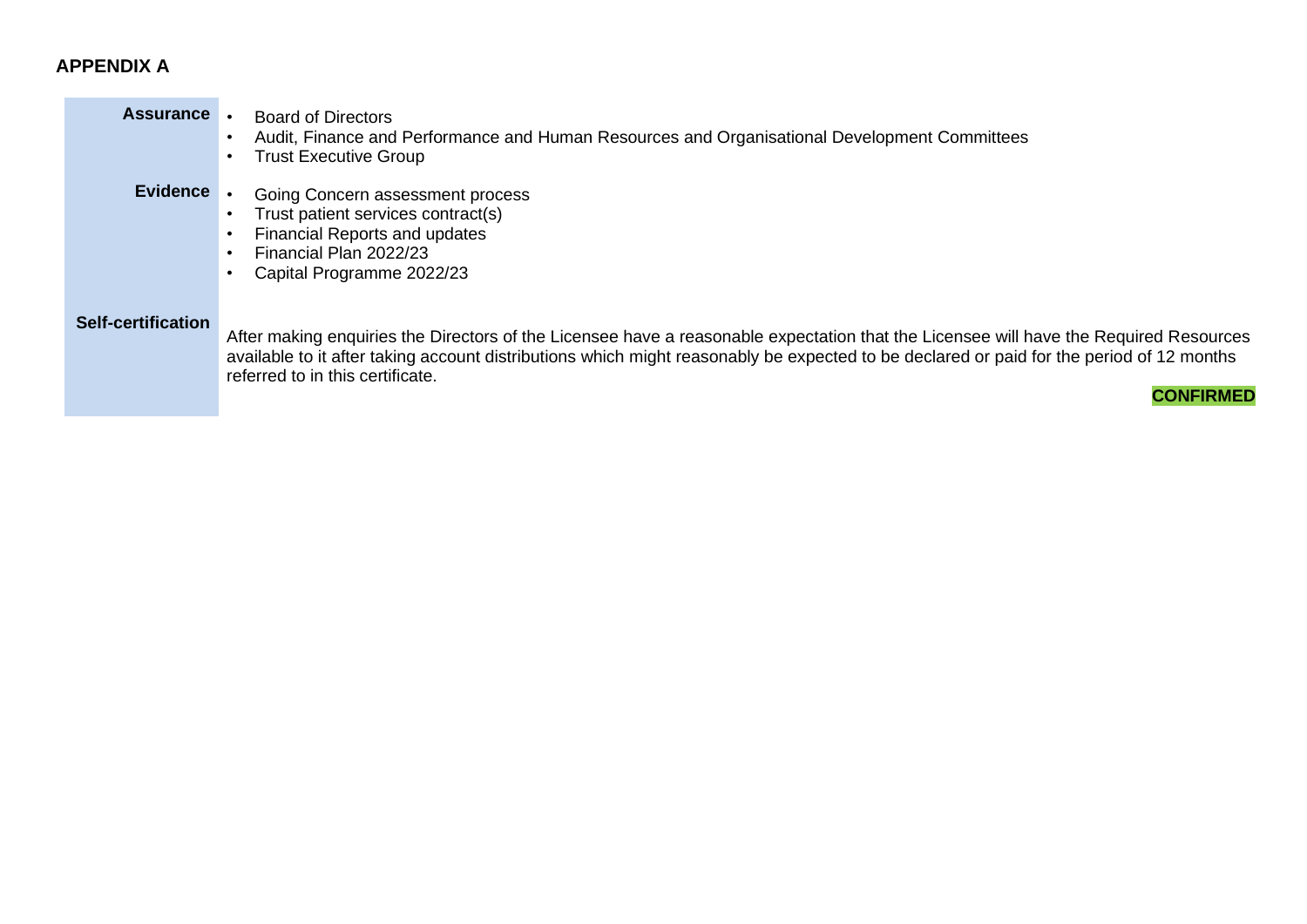**Governor Training (not a licence condition)**

| <b>Details of</b><br><b>Condition</b> | S151 (2) of the Health and Social Care Act: [Providers] must take steps to secure that the governors are equipped with the skills and<br>knowledge they require                                                                                                                                                                                                                                                                                                                                                                                                                                                                                            |
|---------------------------------------|------------------------------------------------------------------------------------------------------------------------------------------------------------------------------------------------------------------------------------------------------------------------------------------------------------------------------------------------------------------------------------------------------------------------------------------------------------------------------------------------------------------------------------------------------------------------------------------------------------------------------------------------------------|
| This means                            | This means that providers must review whether their governors have received enough training and guidance to carry out their roles. It<br>is up to providers how they do this.                                                                                                                                                                                                                                                                                                                                                                                                                                                                              |
| <b>Assurance</b>                      | A programme of governor training and support is available and accessed by governors                                                                                                                                                                                                                                                                                                                                                                                                                                                                                                                                                                        |
| <b>Evidence</b>                       | Governors induction following election<br>Bespoke training sessions delivered by NHS Providers as part of the GovernWell programme (not during Covid-19 pandemic)<br>Governors attendance at various NHS Providers GovernWell events (not during Covid-19 pandemic)<br>Full time Membership Manager to provide support and guidance to Governors<br>Regular programme of Governor / Board engagement opportunities<br>Regular Chair and Chief Executive Briefings during Covid-19 pandemic to provide information and guidance to Governors and<br>support their engagement with Trust<br>Involvement in Directorate and Corporate work programmes/schemes |
| <b>Self-certification</b>             | The Board is satisfied that during the financial year most recently ended the Licensee has provided the necessary training to its<br>Governors, as required in s151(5) of the Health and Social Care Act, to ensure they are equipped with the skills and knowledge they<br>need to undertake their role.<br>CONFIRMED                                                                                                                                                                                                                                                                                                                                     |

**This self-certification is signed by Annette Laban, Chair of Sheffield Teaching Hospitals NHS Foundation Trust on behalf of the Board of Directors**

| <b>Signed</b> |             |
|---------------|-------------|
| <b>Dated</b>  | 24 May 2022 |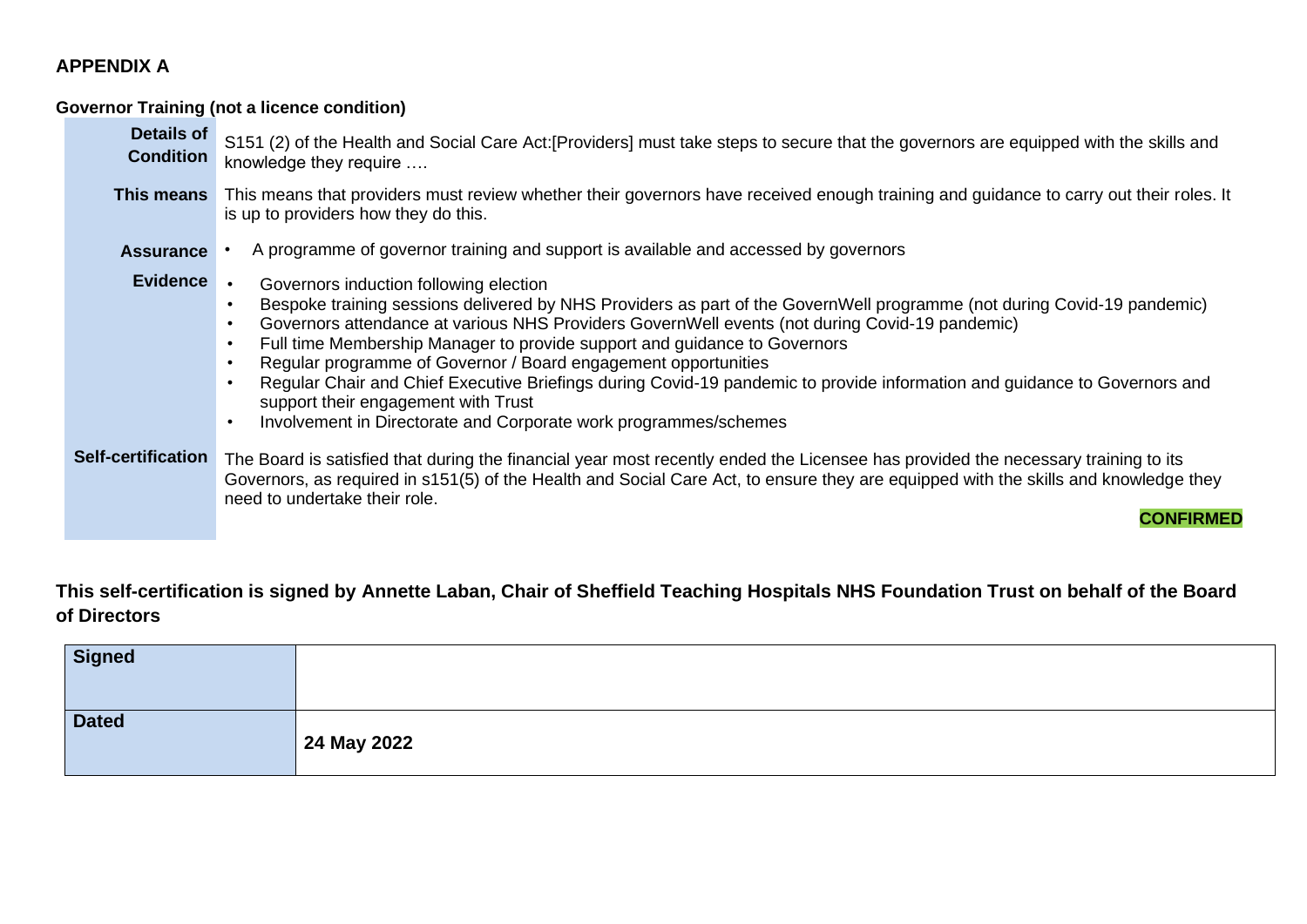# **APPENDIX B**

| Self-certification against Provider Licence Conditions 2021-22                                                                                                                                                              |                                                                                                                                                                                                                                                                                                                                                                                                                                                                                                                                                                                                                                                                                                                                                                                                                                                                                                                 |  |
|-----------------------------------------------------------------------------------------------------------------------------------------------------------------------------------------------------------------------------|-----------------------------------------------------------------------------------------------------------------------------------------------------------------------------------------------------------------------------------------------------------------------------------------------------------------------------------------------------------------------------------------------------------------------------------------------------------------------------------------------------------------------------------------------------------------------------------------------------------------------------------------------------------------------------------------------------------------------------------------------------------------------------------------------------------------------------------------------------------------------------------------------------------------|--|
| <b>Self-Certification Statement</b>                                                                                                                                                                                         | <b>Risk and Mitigating Actions</b>                                                                                                                                                                                                                                                                                                                                                                                                                                                                                                                                                                                                                                                                                                                                                                                                                                                                              |  |
| 4. The Licensee shall establish<br>and effectively implement<br>systems and/or processes:<br>(a) to ensure compliance with<br>the Licensee's duty to operate<br>efficiently, economically and<br>effectively;               | Failure to sustain financial stability due to an inability to predict future income<br>Our external strategic landscape continues to be driven by government policy, focused on managing systems rather than<br>organisations, recognising the need to integrate services. This is driving uncertainty around future funding models and a<br>change to future commissioning arrangements, including allocation of resources at an ICS level.<br>The inability to predict future income and the impact of this on Trust's business planning and resource allocation<br>processes will require the need to effectively mitigate associated risks threatening the financial stability of the Trust. We<br>will need to continue to keep abreast of developments relating to funding arrangements, maintain active engagement in<br>regional system work and mitigate any risks emerging from revised arrangements. |  |
|                                                                                                                                                                                                                             | Inability to appropriately identify and utilise capital monies in future years<br>A further future strategic financial risk relates to changes in the allocation of capital funding to a system-wide Operational<br>Capital Envelope and a failure to secure sufficient capital funding to fund necessary investment. Again, there will be a<br>need to continue to closely monitor developments in capital allocations to ensure the Trust is best placed to identify future<br>capital monies and progress plans.                                                                                                                                                                                                                                                                                                                                                                                             |  |
| 4. The Licensee shall establish<br>and effectively implement<br>systems and/or processes:<br>(c) to ensure compliance with<br>health care standards binding<br>on the Licensee including but<br>not restricted to standards | Risk of failure to address concerns raised by regulators following in-year inspection work.<br>In-year inspections of our services by the CQC have resulted in a several areas being identified for significant<br>improvement.<br>Following an unannounced inspection of the maternity service in March 2021, the CQC imposed conditions on the Trust's<br>registration and final inspection report issued on 9 June 2021 lowered our rating for maternity services at the Jessop<br>Wing from Outstanding to Inadequate.<br>The Trust was issued with a Section 29a Warning Notice (S29a) by the CQC following a further unannounced inspection                                                                                                                                                                                                                                                               |  |
| specified by the Secretary of<br>State, the CQC, the NHS<br>Commissioning Board and<br>statutory regulators of health<br>care professions;                                                                                  | of core services in October 2021 and the well-led review that took place in November 2021. The warning notice requires<br>improvement to be made by 17 July 2022.<br>The Quality Committee will provide oversight of the Trust's comprehensive action plan to address the findings of the CQC<br>inspection report published on 5 April 2022. Actions specific to Maternity Services have been incorporated within the<br>Maternity Improvement Plan developed following the unannounced inspection visit to maternity services at the Jessop<br>Wing in March 2021.                                                                                                                                                                                                                                                                                                                                            |  |